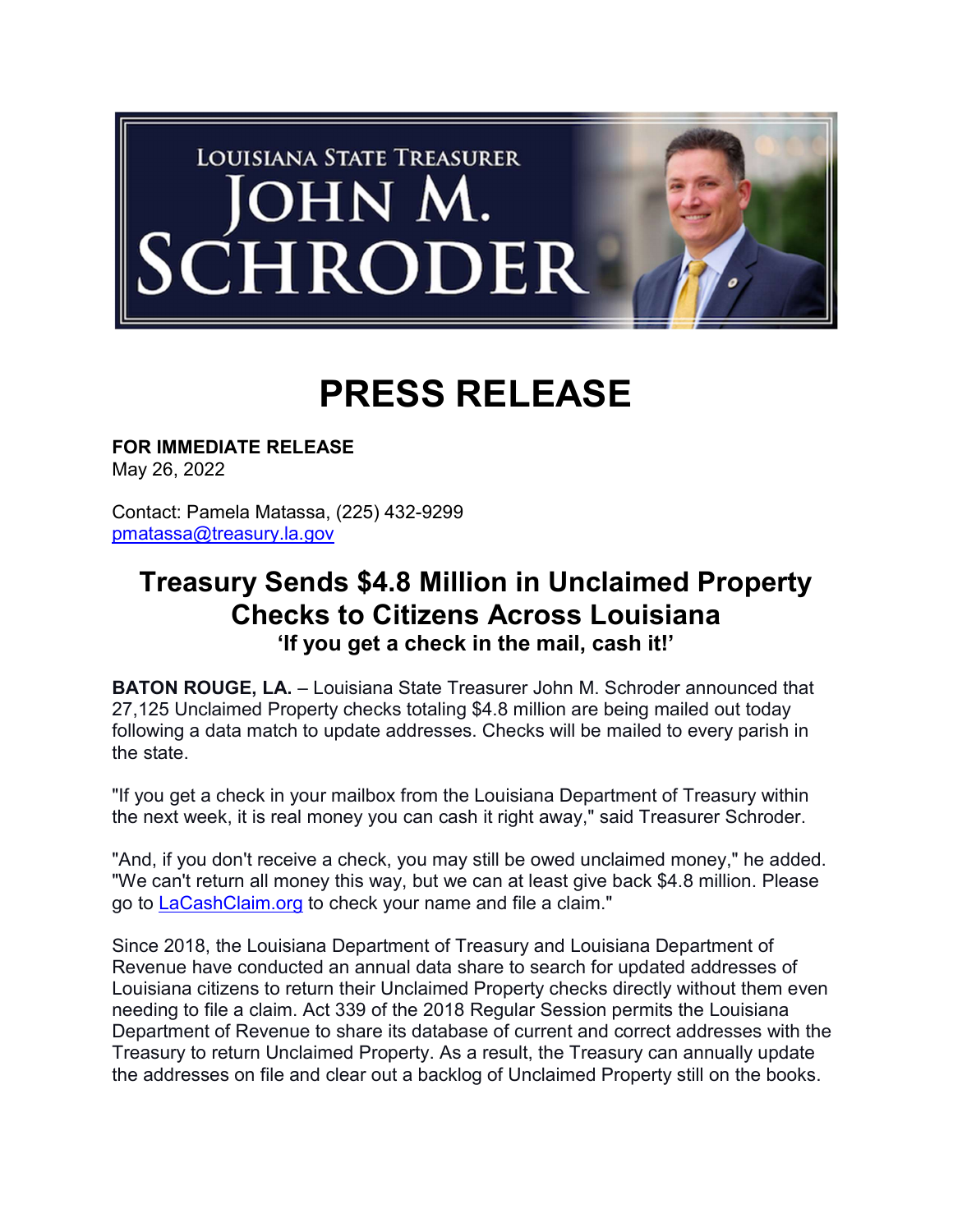With more than \$900 million in Unclaimed Property to return, Louisiana Treasury has been using technology to increase the rate of return of Unclaimed Property. Through data matches, Treasury is able to update addresses and issue checks for money that many recipients didn't even know they were owed.

Each year businesses turn over millions of dollars in unclaimed cash, stocks, bonds, securities, and insurance proceeds to the State Treasurer's Office. Known as "Unclaimed Property," these funds include payroll checks, old bank accounts, royalties, utility deposits, interest payments, stock certificates, and life insurance proceeds. Sometimes, the address the company has on record is no longer correct. One of the main reasons an item becomes unclaimed property is an incorrect or old address.

One in six individuals in Louisiana has Unclaimed Property, with claims averaging \$900. To find out if you have Unclaimed Property, search at www.LaCashClaim.org or call the Treasury's Unclaimed Property Division toll-free at 1-888-925-4127 (Monday through Friday, 9:00 am to 4:30 pm).

Below is a list of Parishes in alphabetical order, amounts returned, and a total number of checks issued:

| <b>ACADIA</b>           | \$52,147.94  | 274  |
|-------------------------|--------------|------|
| <b>ALLEN</b>            | \$12,561.28  | 76   |
| <b>ASCENSION</b>        | \$103,744.07 | 700  |
| <b>ASSUMPTION</b>       | \$10,223.72  | 65   |
| <b>AVOYELLES</b>        | \$33,835.93  | 153  |
| <b>BEAUREGARD</b>       | \$30,978.43  | 159  |
| <b>BIENVILLE</b>        | \$9,740.58   | 60   |
| <b>BOSSIER</b>          | \$134,742.86 | 700  |
| CADDO                   | \$296,850.71 | 1820 |
| <b>CALCASIEU</b>        | \$245,598.33 | 1412 |
| <b>CALDWELL</b>         | \$3,742.02   | 30   |
| <b>CAMERON</b>          | \$2,438.60   | 14   |
| <b>CATAHOULA</b>        | \$5,540.33   | 29   |
| <b>CLAIBORNE</b>        | \$11,622.46  | 52   |
| <b>CONCORDIA</b>        | \$9,057.48   | 54   |
| DE SOTO                 | \$23,399.19  | 136  |
| <b>EAST BATON ROUGE</b> | \$594,406.30 | 3424 |
| <b>EAST CARROLL</b>     | \$6,416.26   | 19   |
| <b>EAST FELICIANA</b>   | \$9,399.66   | 75   |
| <b>EVANGELINE</b>       | \$22,932.98  | 119  |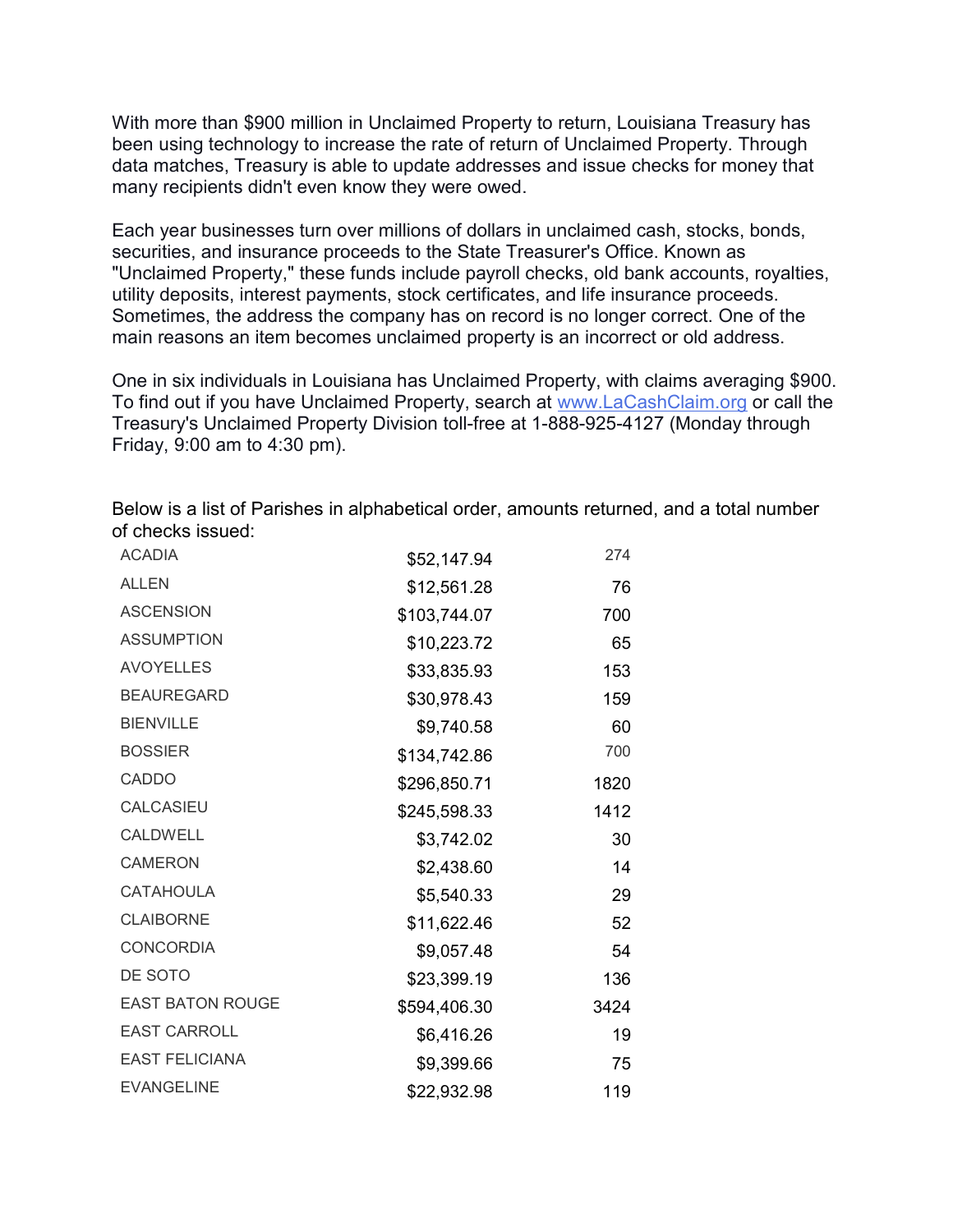| <b>FRANKLIN</b>        | \$11,247.70  | 66   |
|------------------------|--------------|------|
| <b>GRANT</b>           | \$9,575.36   | 66   |
| <b>IBERIA</b>          | \$64,283.11  | 364  |
| <b>IBERVILLE</b>       | \$28,435.10  | 159  |
| <b>JACKSON</b>         | \$7,424.13   | 52   |
| <b>JEFFERSON</b>       | \$493,295.60 | 2458 |
| <b>JEFFERSON DAVIS</b> | \$22,300.10  | 159  |
| <b>LA SALLE</b>        | \$4,972.58   | 39   |
| <b>LAFAYETTE</b>       | \$291,234.43 | 1438 |
| <b>LAFOURCHE</b>       | \$48,139.22  | 350  |
| <b>LINCOLN</b>         | \$42,105.27  | 250  |
| <b>LIVINGSTON</b>      | \$136,459.59 | 750  |
| <b>MADISON</b>         | \$3,994.78   | 28   |
| <b>MOREHOUSE</b>       | \$16,113.06  | 76   |
| <b>NATCHITOCHES</b>    | \$25,467.55  | 145  |
| <b>ORLEANS</b>         | \$533,713.00 | 2462 |
| <b>OUACHITA</b>        | \$143,027.79 | 825  |
| <b>PLAQUEMINES</b>     | \$13,487.76  | 85   |
| POINTE COUPEE          | \$8,432.21   | 84   |
| <b>RAPIDES</b>         | \$102,363.90 | 611  |
| <b>RED RIVER</b>       | \$4,818.37   | 27   |
| <b>RICHLAND</b>        | \$7,201.45   | 64   |
| <b>SABINE</b>          | \$12,274.79  | 77   |
| <b>SAINT BERNARD</b>   | \$33,872.64  | 215  |
| <b>SAINT CHARLES</b>   | \$37,433.29  | 215  |
| <b>SAINT HELENA</b>    | \$7,192.24   | 24   |
| <b>SAINT JAMES</b>     | \$13,489.22  | 108  |
| <b>SAINT LANDRY</b>    | \$70,154.80  | 406  |
| <b>SAINT MARTIN</b>    | \$40,002.07  | 224  |
| <b>SAINT MARY</b>      | \$38,130.16  | 223  |
| <b>SAINT TAMMANY</b>   | \$301,598.88 | 1587 |
| ST JOHN THE BAPTIST    | \$40,421.23  | 223  |
| <b>TANGIPAHOA</b>      | \$135,039.32 | 760  |
| <b>TENSAS</b>          | \$436.60     | 5    |
| <b>TERREBONNE</b>      | \$88,525.69  | 495  |
| <b>UNION</b>           | \$13,594.03  | 82   |